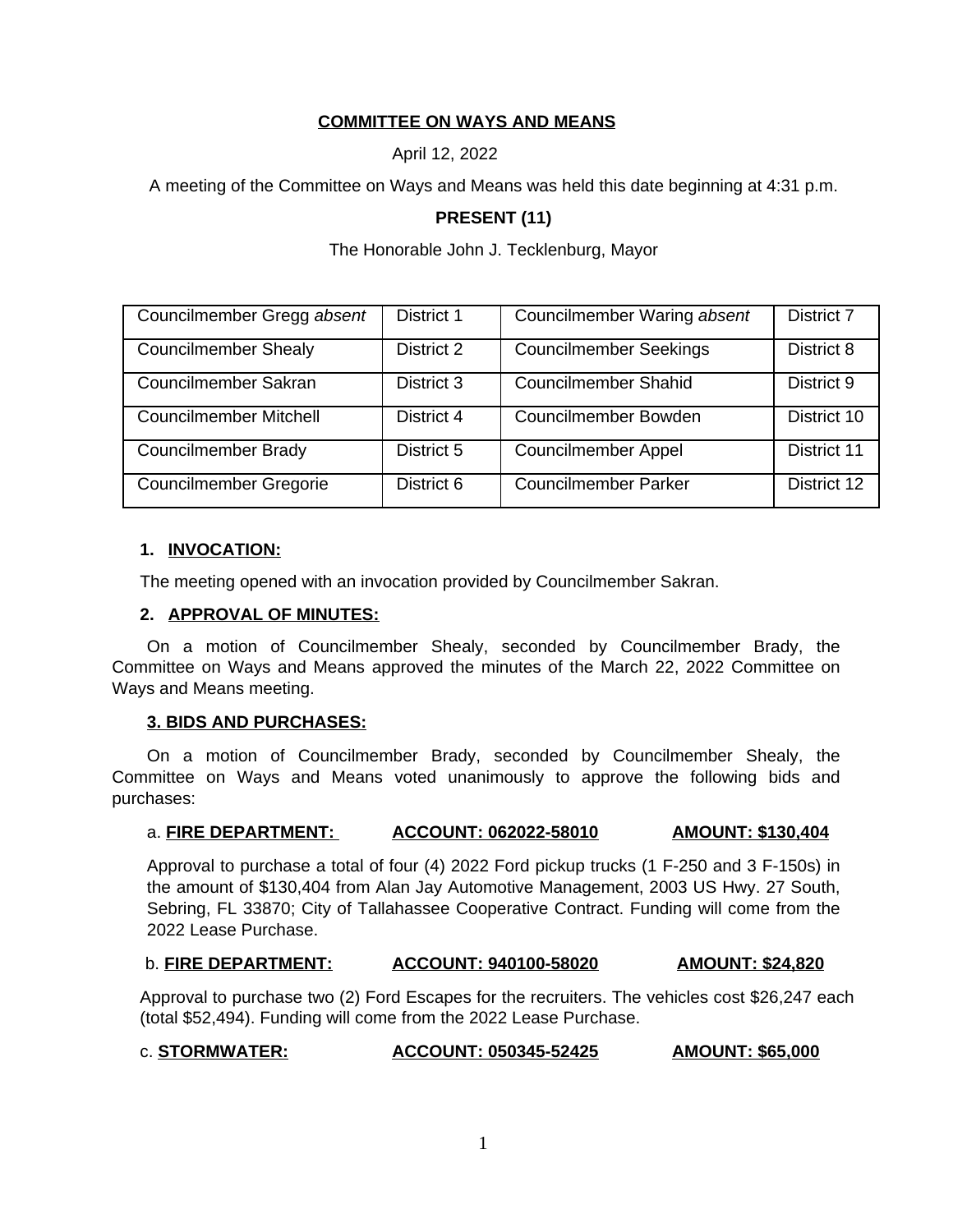Approval to repair road and brick arch of stormwater drain at Logan and West Streets in the amount of \$65,000 by Palmetto Gunite Construction Company, 5330 Savannah Hwy., Ravenel, SC 29470. Funding will come from the Drainage Fund.

## d. **INFORMATION TECHNOLOGY: ACCOUNT: 062021-52740 AMOUNT: \$133,961.06**

Approval to purchase Dell computers as part of the City's annual PC rotation cycle in the amount of \$133,961.06. State Contract #4400011358. This purchase provides 100 Dell desktop PCs with monitors for \$1,339.62 each as part of the City's annual rotation of PCs on a 4-6 year rotation cycle. Funding will come from the 2021 Lease Purchase.

#### e. **INFORMATION TECHNOLOGY: ACCOUNT: 161000-52206 AMOUNT: \$50,346.27**

Approval to renew annual maintenance and support for the Tyler-Energov "Assist" Support Service in the amount of \$50,346.27. Sole Source. This purchase renews annual maintenance and support for the Tyler Assist support service for the City's Government Management System (GMS – Energov and Munis) that includes Business Licensing, Permitting, Inspections, Asset Management, Work Order Management, Customer Request Management, Code Enforcement, Digital Plan Submittal, Mobile Field Operations and Mobile Citizen Interfacing.

## f. **INFORMATION TECHNOLOGY: ACCOUNT: 161000-52206 AMOUNT: \$71,934.55**

Approval to renew annual maintenance and support for the Electronic Document Management System (EDMS) in the amount of \$71,934.55. State Contract: 4400016689. The Electronic Document Management System (EDMS) is used for processing, accessing, and storing all electronic documentation to include City records, archives, drawings and plans.

## g. **PARKS DEPARTMENT: ACCOUNT: 023010 AMOUNT: \$131,439.67**

Approval for emergency repairs at Joe Riley Ball Park Stadium in the amount of \$131,439.67 by Phillips Industrial Services in Goose Creek, SC and Steel Fab, Inc. in Charlotte, NC. Emergency Purchase.

Councilmember Gregorie, Chairman of the Committee on Ways and Means, said when looking at the Bids and Purchases contract amounts, most of them were under \$100,000. The items came to the Committee on Ways and Means for approval because staff did not have the authority to approve items over \$40,000. Councilmember Gregorie recommended a discussion at the AD Hoc Budget Committee to consider whether the limit on the Bids and Purchases contract amounts be raised for two reasons. The first reason was it would save time, and second, the bidding process required staff to review applications, make recommendations, and perform other duties if an amount is over \$40,000. He suggested the discussion be held at the Ad Hoc Budget Committee to consider the pros and cons or even whether or not to leave the limit as current.

**4. EXECUTIVE DEPARTMENT: APPROVAL TO SUBMIT THE DEPARTMENT OF TRANSPORTATION (DOT) RAISE PLANNING GRANT FY2022 APPLICATION IN SUPPORT OF THE LOWCOUNTRY LOWLINE, A PROPOSED 1.7 MILE BICYCLE/PEDESTRIAN TRAIL LOCATED IN DOWNTOWN CHARLESTON. THE GRANT REQUIRES 80/20 COST SHARE. THE REQUIRED CITY MATCH IS \$1,750,000 AND THE DOT FUNDING REQUEST IS \$7,000,000. THE APPLICATION IS DUE BY APRIL 14, 2022. THE REQUIRED CITY MATCH IS \$1,750,000. THE CITY OF CHARLESTON, AS THE GRANT APPLICANT, WILL BE RESPONSIBLE FOR THE MATCH. IT WAS PREVIOUSLY DISCUSSED IN 2021 TO**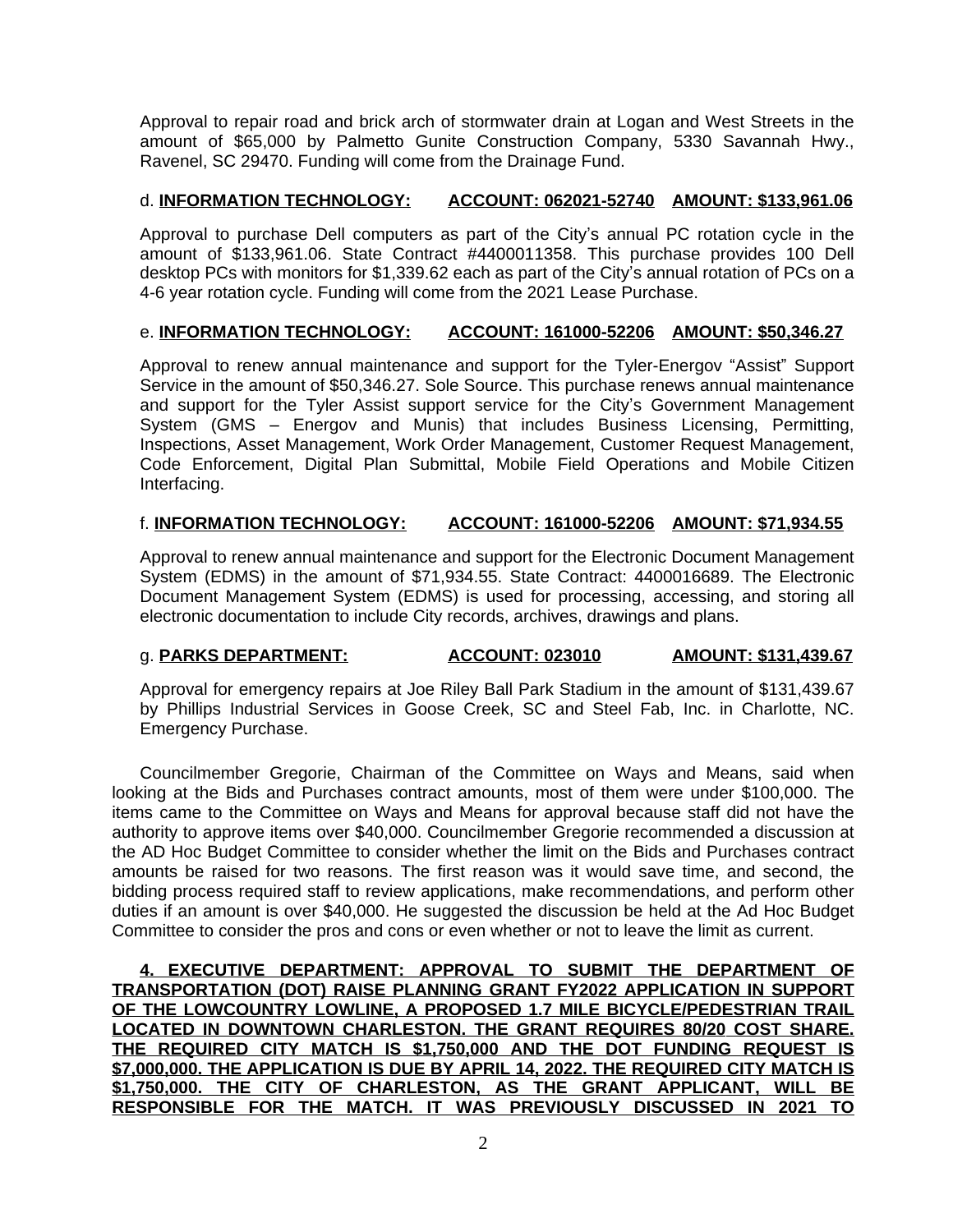#### **ALLOCATE CITY TIF FUNDING TOWARDS THE PROJECT. THE ATTACHED LOWLINE & CITY TIF DISTRICTS OVERLAY MAP ILLUSTRATES WHICH TIF DISTRICTS ARE INCLUDED IN THE PROJECT AREA. IN ADDITION, THE FRIENDS OF THE LOWLINE HAVE INCLUDED A LETTER EXPLAINING THEIR INTENT TO RAISE FUNDS TO HELP FUND THE MATCH**.

On a motion of Councilmember Brady, seconded by Councilmember Seekings, the Committee on Ways and Means voted unanimously to approve submittal of the Department of Transportation (DOT) RAISE Planning Grant FY2022 application in support of the Lowcountry Lowline, a proposed 1.7 mile bicycle/pedestrian trial located in downtown Charleston.

Councilmember Gregorie said the City allocated \$250,000 in support of the Lowline and asked whether that amount could be a part of the City's match to save money since the Friends of the Lowline had also indicated they would raise money from a private sector. Mayor Tecklenburg said regarding the initial \$250,000, which was for design and professional services, the Friends of the Lowline had actively worked and exceeded that amount. Scott Parker and Design Works proceeded with plans and needed to come back for additional public engagement. Mayor Tecklenburg said for the match, the City should look to the funds that were allocated loosely from the Cooper River TIF District and, if blessed enough, receive a \$7M request from the RAISE Grant. Councilmember Gregorie thanked the Mayor for the reminder because a lot of design work was done. However, he still wanted to know what funds they raised and secured for the project to ensure the City was prepared to participate financially if the Friends of the Lowline didn't meet the funding goals.

**5. EXECUTIVE DEPARTMENT: APPROVAL TO ACCEPT A \$70,250 GRANT AWARD FROM THE NLC EQUITABLE ECONOMIC MOBILITY INITIATIVE FOR THE SECOND ROUND OF FUNDING. IN THE FIRST ROUND OF FUNDING, THE TOTAL RECEIVED WAS \$25,000. THE OVERALL GRANT AWARD AMOUNT RECEIVED FROM THE NLC EQUITABLE ECONOMIC MOBILITY INITIATIVE IS \$95,250. THERE IS NO CITY MATCH REQUIRED. THE NATIONAL LEAGUE OF CITIES (NLC)'S EQUITABLE ECONOMIC MOBILITY INITIATIVE (EEMI) IS A 15-MONTH TECHNICAL ASSISTANCE AND GRANT PROJECT INTENDED TO CATALYZE MUNICIPAL ACTION TO EXPAND ECONOMIC MOBILITY FOR RESIDENTS WHILE ELIMINATING LONGSTANDING RACIAL INEQUITIES.** 

On a motion of Councilmember Shahid, seconded by Councilmember Shealy, the Committee on Ways and Means voted unanimously to approve a \$70,250 grant award from the National League of Cities Equitable Economic Mobility Initiative, a grant project intended to catalyze municipal action to expand economic mobility for residents while eliminating longstanding racial inequities.

**6. PARKS – CAPITAL PROJECTS: APPROVAL OF MUNICIPAL OPERATIONS COMPLEX PROFESSIONAL SERVICES CONTRACT WITH EDIFICE, LLC, IN THE AMOUNT OF \$59,500 FOR CONSTRUCTION MANAGER SERVICES FOR THE REPLACEMENT OF THE CURRENT CITY OPERATIONAL FACILITIES LOCATED AT MILFORD ST. THE CURRENT CONTRACT INCLUDES SERVICES FOR PHASE I OF THE PROJECT INCLUDING PRE-CONSTRUCTION SERVICES, PRICING OF EXISTING COMPLEX TO ESTABLISH A BASELINE REPLACEMENT COST, PRICING OF CONCEPTUAL BUILDING PROGRAM WITH MATERIAL AND STRUCTURAL ALTERNATES, PRICING OF SITE DEVELOPMENT, SITE ANALYSIS AND CONCEPTUAL MASTER PLAN. APPROVAL OF THE PROFESSIONAL SERVICES CONTRACT WILL OBLIGATE \$59,500 OF THE \$600,000 PROJECT BUDGET. THE FUNDING SOURCE FOR THIS PROJECT IS THE 2019 GENERAL FUND RESERVES (\$600,000).**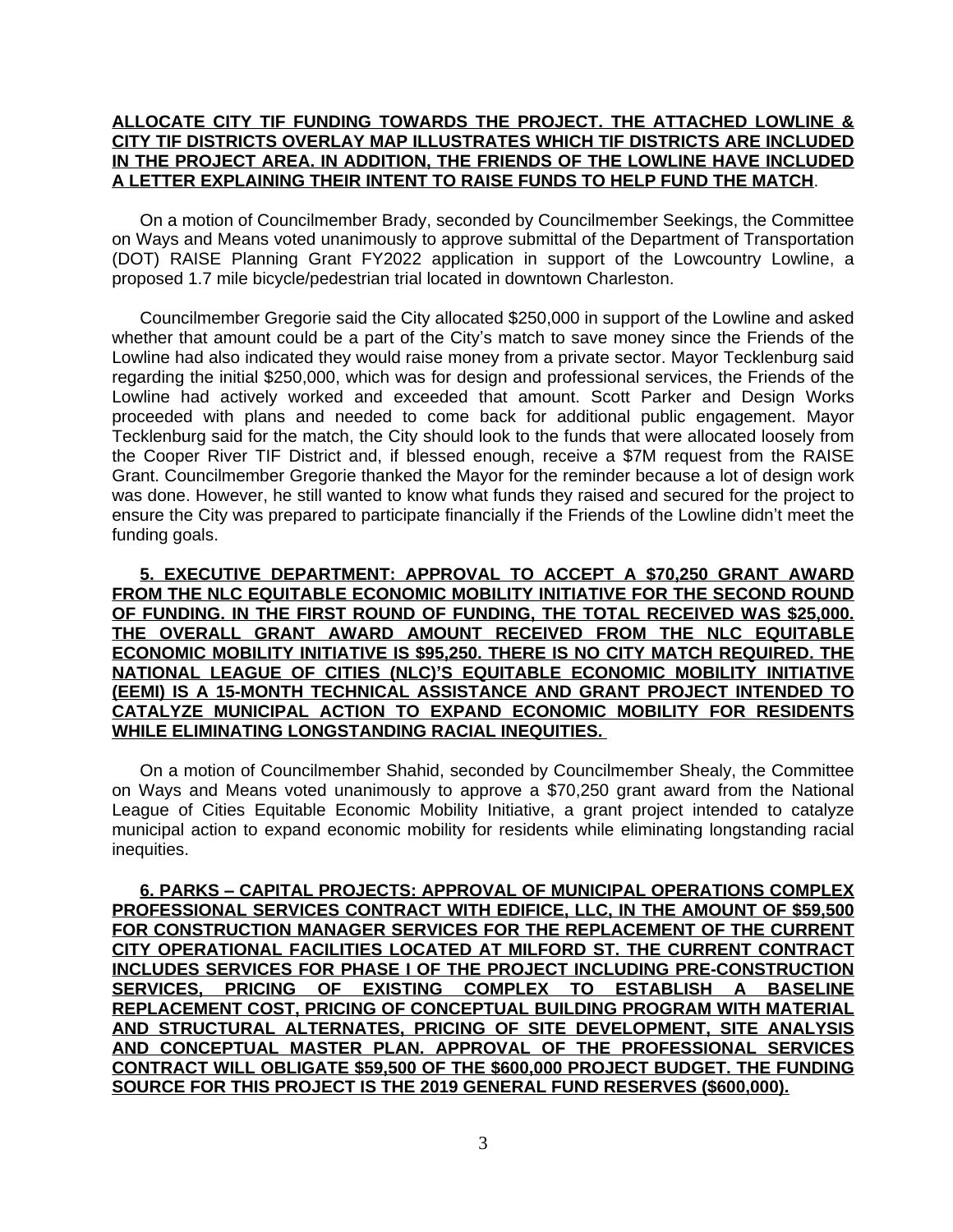On a motion of Councilmember Brady, seconded by Councilmember Mitchell, the Committee on Ways and Means voted unanimously to approve of Municipal Operations Complex Professional Services contract with Edifice, LLC, in the amount of \$59,500 for construction manager services for the replacement of the current City operational facilities located at 2150 Milford Street.

#### **7. PARKS – CAPITAL PROJECTS: APPROVAL OF PARKING GARAGES STRUCTURAL REPAIRS PROFESSIONAL SERVICES CONTRACT WITH ADC ENGINEERING IN THE AMOUNT OF \$929,344.10 FOR THE PREPARATION OF CONSTRUCTION DOCUMENTS FOR SHORT-TERM, INTERMEDIATE AND LONG-TERM REPAIRS FOR 12 CITY GARAGES AS WELL AS CONSTRUCTION ADMINISTRATION SERVICES. APPROVAL OF THIS PROFESSIONAL SERVICES CONTRACT WILL OBLIGATE \$929,344.10 OF THE \$4,451,300 PROJECT BUDGET. THE FUNDING SOURCE FOR THIS PROJECT IS THE PARKING FUND.**

On a motion of Councilmember Mitchell, seconded by Councilmember Shahid, the Committee on Ways and Means voted unanimously to approve of parking garages structural repairs professional services contract with ADC Engineering in the amount of \$929,344.10 for the preparation of construction documents for short-term, intermediate, and long-term repairs for 12 City garages as well as construction administration services.

# **8. PARKS – CAPITAL PROJECTS: APPROVAL OF JOHNS ISLAND FIRE STATION #23 PROFESSIONAL SERVICES CONTRACT WITH LIOLLIO ARCHITECTURE IN THE AMOUNT OF \$855,732 FOR DESIGN, DEVELOPMENT OF CONSTRUCTION DOCUMENTS, BIDDING AND CONSTRUCTION ADMINISTRATION FOR THE CONSTRUCTION OF A 3-BAY 12,000- 14,000 FT FIRE STATION LOCATED ON JOHNS ISLAND. APPROVAL OF THE PROFESSIONAL SERVICES CONTRACT WILL OBLIGATE \$855,732 OF THE BOND \$8,951,156 PROJECT BUDGET. THE FUNDING SOURCE FOR THIS PROJECT IS THE 2021 IPRB BOND.**

On a motion of Councilmember Brady, seconded by Councilmember Seekings, the Committee on Ways and Means voted unanimously to approve Johns Island Fire Station #23 Professional Services contract with Liollio Architecture in the amount of \$855,732 for design, development of construction documents, bidding and construction administration for the construction of a 3-Bay 12,000-14,000 ft. fire station located on Johns Island.

## **9. THE COMMITTEE ON REAL ESTATE (MEETING WAS HELD ON MONDAY, APRIL 11, 2022 AT 4:00 P.M., CONFERENCE CALL: 1-929-205-6099; ACCESS CODE: 835 678 884)**

- a. An ordinance authorizing the Mayor to execute on behalf of the City a Lease Agreement to lease six parking spaces at 2150 Milford Street to the City of Folly Beach, South Carolina.
- b. An ordinance authorizing the Mayor to execute on behalf of the City a utility easement, approved as to form by the Office of Corporation Counsel, to Dominion Energy South Carolina, Inc., encumbering a portion of the City's real property designation as Charleston County TMS No. 463-16-02-039, commonly known as 645 Meeting Street , within the right of way shown on drawing D-84391, to permit installation and maintenance of underground electrical lines in order to create an electrical loop servicing 645, 649, and 651 Meeting Street and to allow for the conversion of overhead to underground cables north of 651 Meeting Street as shown on Drawing D-84391.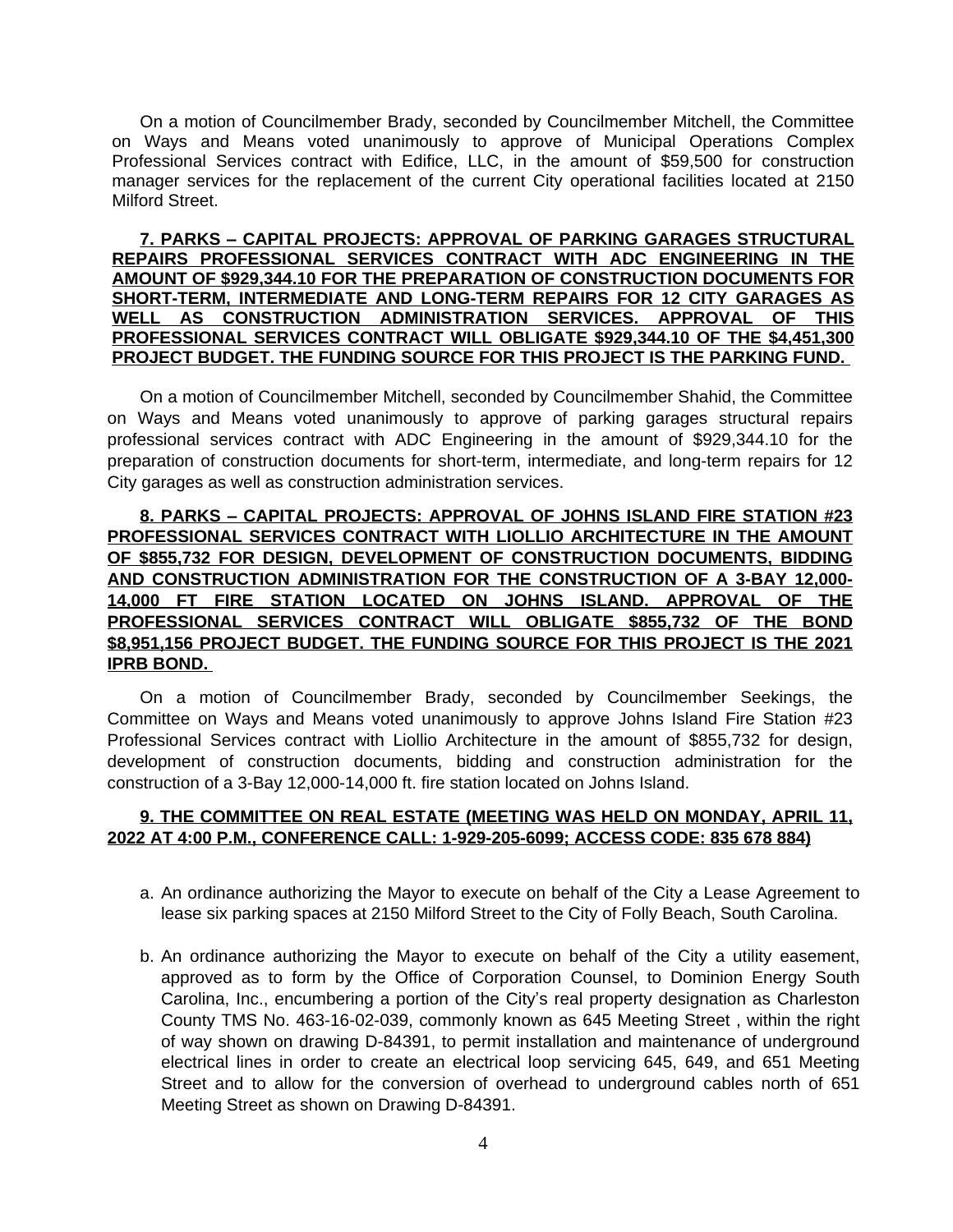- c. An ordinance to close and abandon Ackerman Court and authorizing the Mayor to execute on behalf of the City one or more quitclaim deeds and any other necessary documents, approved as to form by the Office of Corporation Counsel, to quitclaim equal portions to the adjacent property owners, subject to any and all easements and utilities.
- d. Request approval of a Resolution to authorize the use of \$514,870 of the City of Charleston's Urban Greenbelt funds to provide for a conservation easement for the Oakville Tract.
- e. Please consider the following annexations:
	- (i) 1890 and 1886 Ashley River Road and 1407 Adele Street (0.35 acre) (TMS #351- 07-00-027, 028, and 048), West Ashley, (District 7). The properties are owned by the Charleston Redevelopment Corporation.
	- (ii) 2158 and 2154 Westrivers Road (0.48 acre) (TMS# 343-01-00-115; 136), James Island, (District 11). The property is owned by Ryan and Lauren Fogelgren.
	- (iii) 2153 Westrivers Road (0.24 acre) (TMS # 343-06-00-209), James Island, (District 11). The property is owned by Nicholas and Martha Kliossis.
	- (iv) 2931 Maybank Highway (0.61 acre) (TMS# 313-00-00-092), Johns Island, (District 5). The property is owned by HCC Holdings, LLC.

Councilmember Appel, Chairman of the Real Estate Committee, said the first item was an ordinance to authorize the Mayor to enter into a Lease Agreement with the City of Folly Beach regarding Milford Street to lease six parking spaces.

Next, the Committee considered a utility easement with Dominion Energy for development on Meeting Street to facilitate some underground power lines. Councilmember Appel said the nonstandard service fund that went to the underground power lines in neighborhoods would not fund this project, and those funds would remain available. He said the easement was more of a property transaction to facilitate what Dominion wanted to do.

Item 'c' was an ordinance to close and abandon Ackerman Court, which had received Council's approval previously.

The Committee approved a Resolution to authorize the use of approximately \$500,000 of the City's allocation of Charleston County Urban Greenbelt Funds to fund a conservation easement acquisition for the Oakville Tract near the Johns Island Airport.

Lastly, the Committee approved four annexations. Councilmember Appel noted three of the properties were on Riverland Terrace on James Island. On a motion to of Councilmember Shahid, seconded by Councilmember Brady, the Committee on Ways and Means voted unanimously to approve the Committee on Real Estate report as presented:

*An ordinance authorizing the Mayor to execute on behalf of the City a Lease Agreement to lease six parking spaces at 2150 Milford Street to the City of Folly Beach, South Carolina.*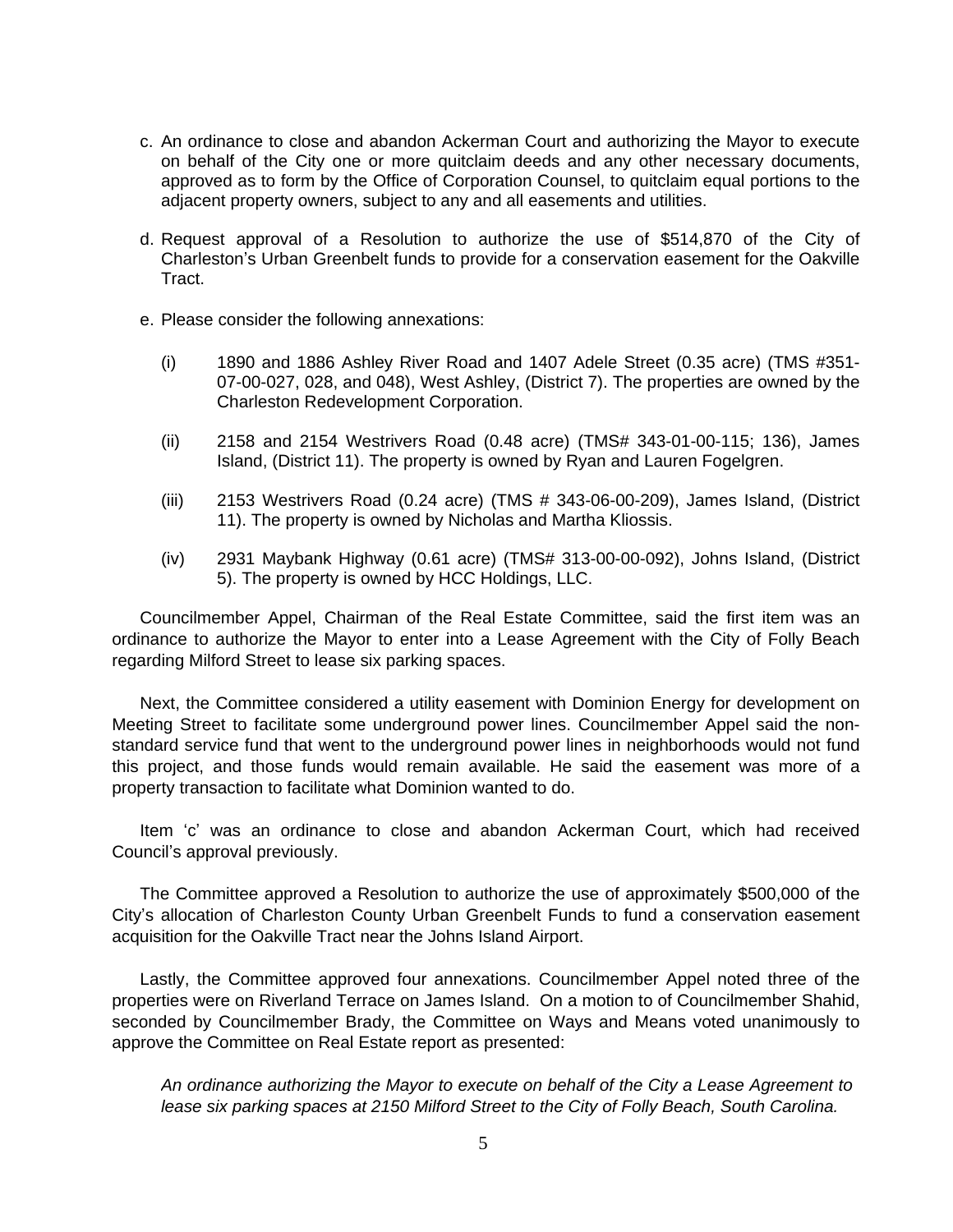*An ordinance authorizing the Mayor to execute on behalf of the City a utility easement, approved as to form by the Office of Corporation Counsel, to Dominion Energy South Carolina, Inc., encumbering a portion of the City's real property designation as Charleston County TMS No. 463-16-02-039, commonly known as 645 Meeting Street , within the right of way shown on drawing D-84391, to permit installation and maintenance of underground electrical lines in order to create an electrical loop servicing 645, 649, and 651 Meeting Street and to allow for the conversion of overhead to underground cables north of 651 Meeting Street as shown on Drawing D-84391.*

*An ordinance to close and abandon Ackerman Court and authorizing the Mayor to execute on behalf of the City one or more quitclaim deeds and any other necessary documents, approved as to form by the Office of Corporation Counsel, to quitclaim equal portions to the adjacent property owners, subject to any and all easements and utilities.*

*Resolution to authorize the use of \$514,870 of the City of Charleston's Urban Greenbelt funds to provide for a conservation easement for the Oakville Tract.*

*An ordinance to provide for the annexation of properties known as 1890 and 1886 Ashley River Road and 1407 Adele St (0.35 acre) (TMS# 351-07-00-027, 028 and 048), West Ashley, Charleston County, to the City of Charleston, shown within the area annexed upon a map attached hereto and make it part of District 7. The properties are owned by the Charleston Redevelopment Corporation.*

*An ordinance to provide for the annexation of property known as 2158 and 2154 Westrivers Road (0.48 acre) (TMS# 343-01-00-115; 136), James Island, Charleston County, to the City of Charleston, shown within the area annexed upon a map attached hereto and make it part of District 11. The property is owned by Ryan and Lauren Fogelgren.*

*An ordinance to provide for the annexation of property known as 2153 Westrivers Road (0.24 acre) (TMS# 343-06-00-209), James Island, Charleston County, to the City of Charleston, shown within the area annexed upon a map attached hereto and make it part of District 11. The property is owned by Nicholas and Martha Kliossis.*

*An ordinance to provide for the annexation of property known as 2931 Maybank Highway (0.61 acre) (TMS# 313-00-00-092), Johns Island, Charleston County, to the City of Charleston, shown within the area annexed upon a map attached hereto and make it part of District 5. The property is owned by HCC Holdings, LLC.*

Councilmember Shahid said one of the items approved during the Bids and Purchases was repairs at the Joe Riley Ball Park and shouted out to the Parks Department. He was present at the Park during opening night and said it was in tip-top shape. It was a beautiful setting. He watched the number of people in the crowd and said it was heartwarming to see everyone enjoy themselves.

Mayor Tecklenburg pointed out a few highlights for the record. On Item 5, the grant award with the National League of Cities, headed by Mindy Sturm and Amber Johnson, who were both engaged for the past year with local banks and a coalition of people to increase financial literacy among neighbors and citizens who need those kinds of services. Item 6 was a professional